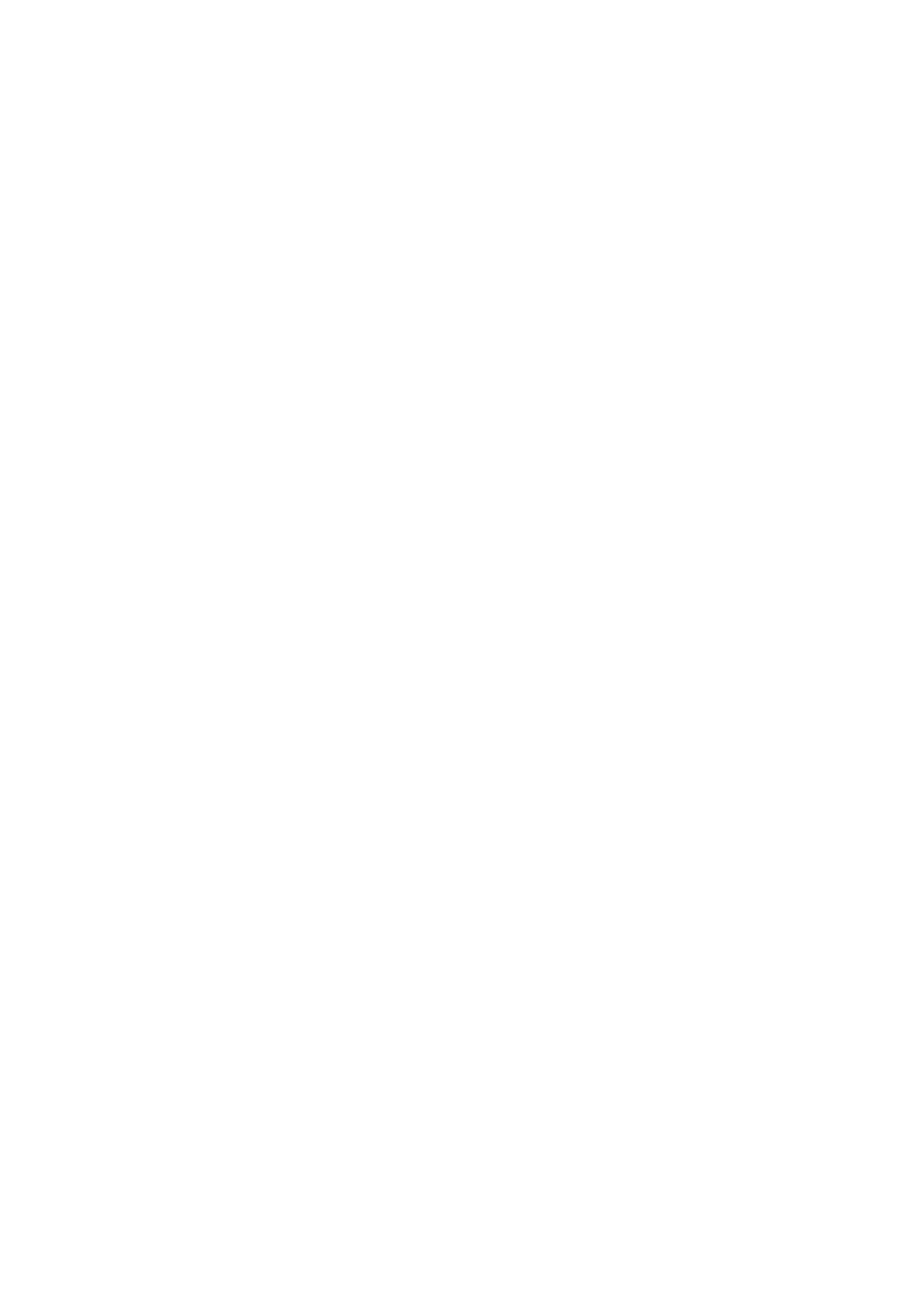**Experiences of The Next Life** 

# WONDROUS PROCESSIONS

### **FR. TADROS Y. MALATY**



Edited by Translated by **Salwa Wahba Mary Hany Dawood Hala Bolos** 

Edited by **Dr. John Gabriel Salwa Wahba**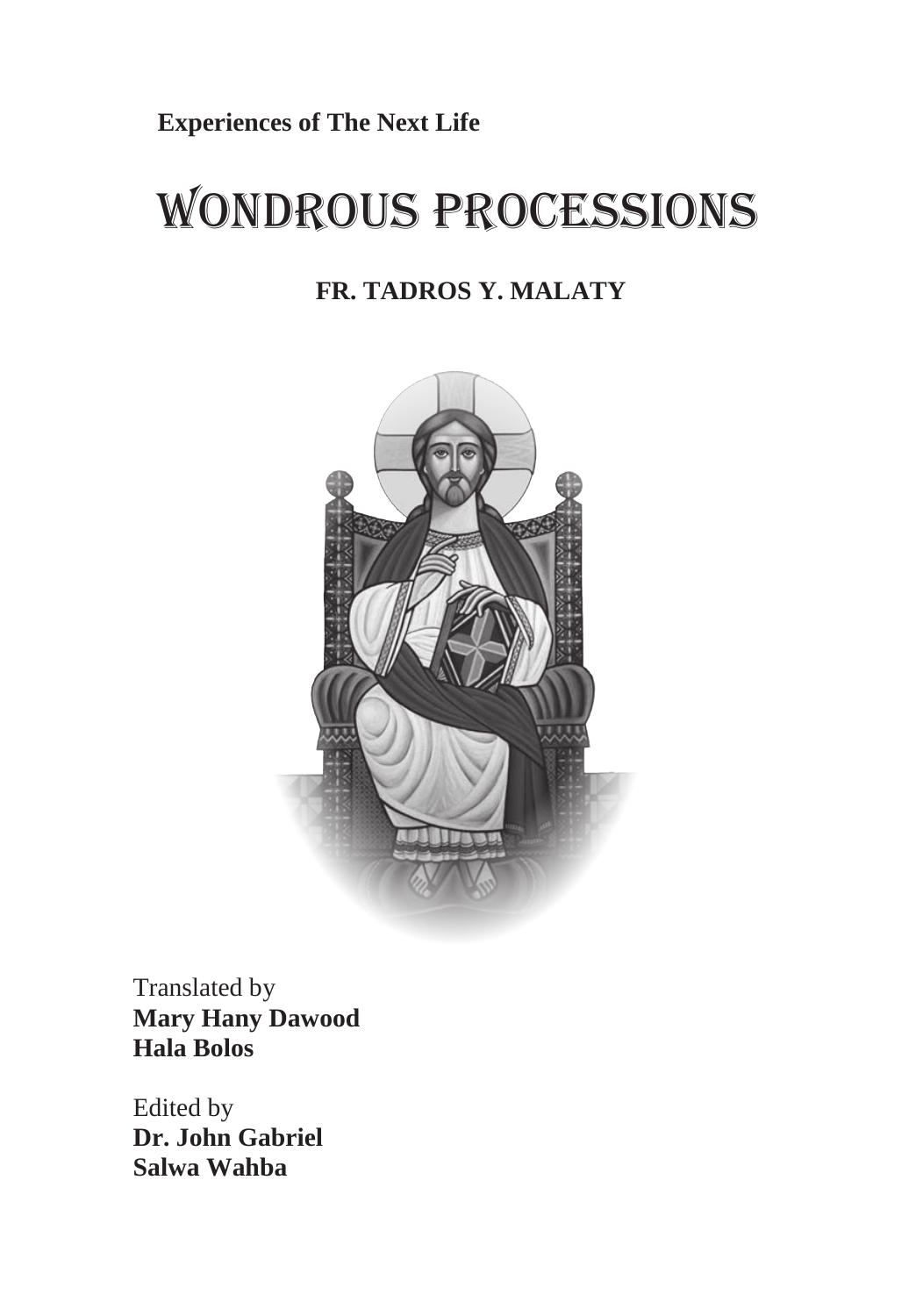|            | Prepared by: Fr. Tadros Y. Malaty |
|------------|-----------------------------------|
|            | Translated by: Mary Hany Dawood   |
|            | <b>Hala Bolos</b>                 |
| Edited by: | Dr. John Gabriel                  |
|            | Salwa Wahba                       |

**Queen Mary & Prince Tadros Coptic Orthodox Church Pope Shenouda III Center** *283 DAVIDSONS MILL ROAD SOUTH BRUNSWICK, NJ 08831*

Printed by: American Pack Cairo - Egypt +202 22801119 US Branch +1 973 323 2666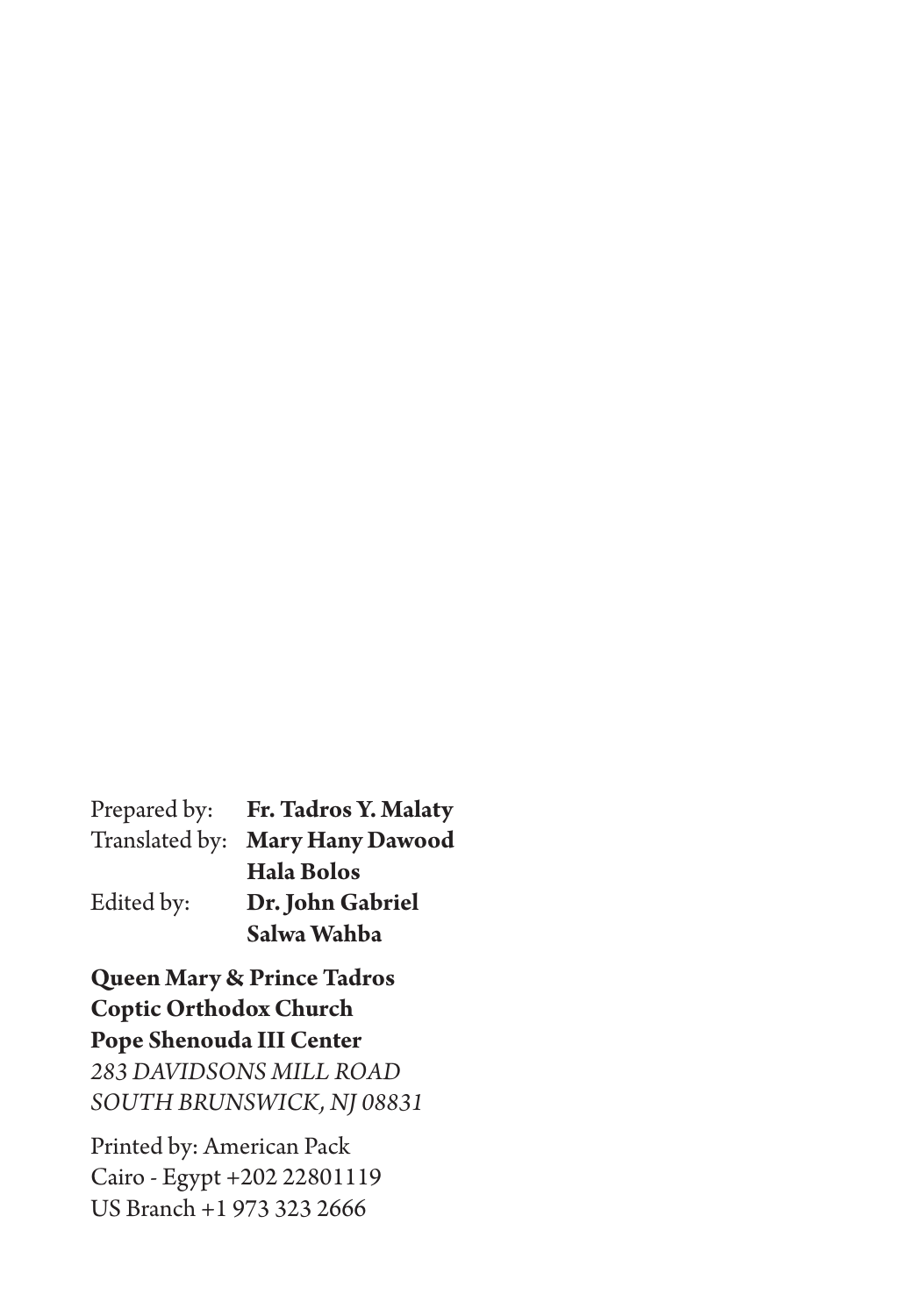

## WONDROUS PROCESSIONS

## **MOURNING AND YET REJOICING**

Whenever I share in prayer for a beloved who has departed, I experience mixed feelings. I see before me the procession of the family of the deceased, along with his friends, colleagues, and neighbors with expressions of grief on their faces reflecting the pain of separation. There, I long for my tears to fall just like "Jesus wept" (John 11:35) when He saw Mary and Martha, along with the other women, crying over Lazarus who had died.

At the same time, I encounter other feelings as well; such as sharing in the joy and acclamation of the angels for the passing of a virtuous soul to join the rows of the victorious in Paradise to meet with the heavenly Groom on the day of the eternal bridal. St. John said, "Then, I, John, saw the holy city, New Jerusalem, coming down out of heaven from God, prepared as a bride adorned for her husband" (Revelation 21:2).

These are the **two wondrous parades**; one visual here on earth in which we ought to share in the sorrow like the apostle who said, "weep with those who weep" (Epistle to Romans 12:15), and another which is in heaven proclaiming the joy of the salvation of every man and his peaceful passing from the world to live as a partner with the glories of Christ, the Lord.

### **A GREAT ARMY**

A **third procession** is the one witnessed by the prophet Ezekiel, the priest son of a priest, who had never practiced his priesthood for he had lived all his life in captivity (Babylon) until the day of his final rest. Ezekiel"s tears never ceased to fall as he heard about the destruction of Jerusalem, the city of God, and of the holy Temple. Every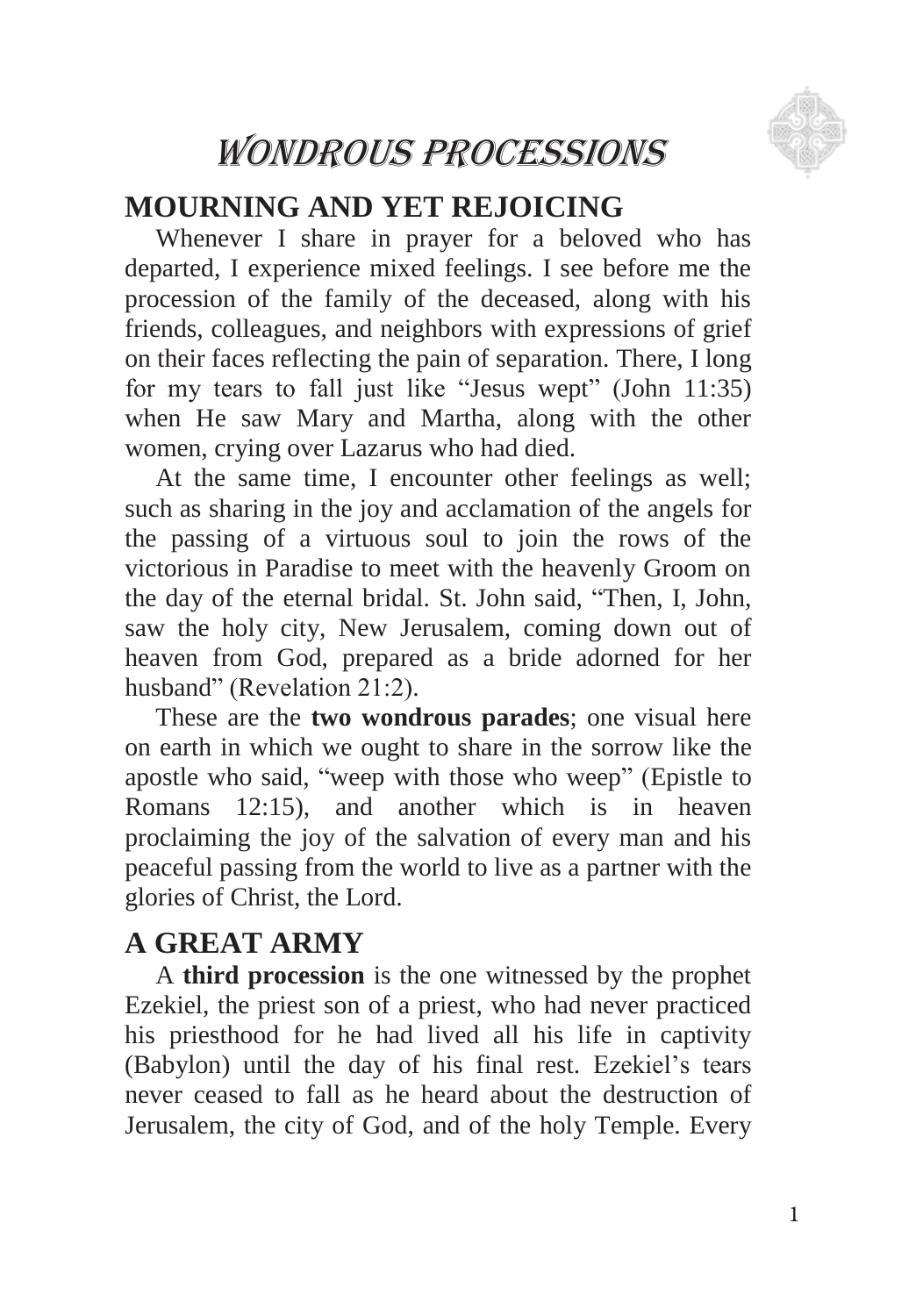

now and then he saw the procession of the Babylonians marching the streets of the captivated Judah proclaiming victory of Baal over the God of Israel, and the power of Babylon and the fall of Israel and Judah!

The prophet Ezekiel had looked sorrowfully upon Jerusalem, all of Israel, and Judah with the eyes of his heart beholding the killed Jews as dry bones (Ezekiel 37:1-2). But, by the words of God, there was rattling among the bones, and they came together, were covered with flesh and skin, "and breath came into them, and they lived, and stood upon their feet, an exceedingly great army" (Ezekiel 37:10).

- Death, for those who understand it, is immortality; but for the fools who don"t understand it, it is mere death. We shall not fear this death; rather we should fear the death of the soul, which is not getting to know God. This is what truly terrifies the soul!
- $\triangle$  It is impossible for us to escape death by any means. As the smart people truly know that, they live in virtue thinking about the love of God, facing death without any moans or fear or tears. They believe that although on the one hand death is inevitable, on the other hand it frees us from the diseases from which we suffer through our lives."

## **St. Anthony the Great**

## **WELCOME TO YOUR HOME!**

St. John Chrysostom spoke to us about a **fourth procession**. He believed that when a believer passes away, God sends one or more angels as representatives of heaven to escort him in his journey to Paradise and to welcome his arrival. They walk him through heaven and introduce him to the heavenly hosts and show him the divine throne so he would enjoy these indescribable things. He shares in what was spoken of by the apostle Paul, whose soul ascended to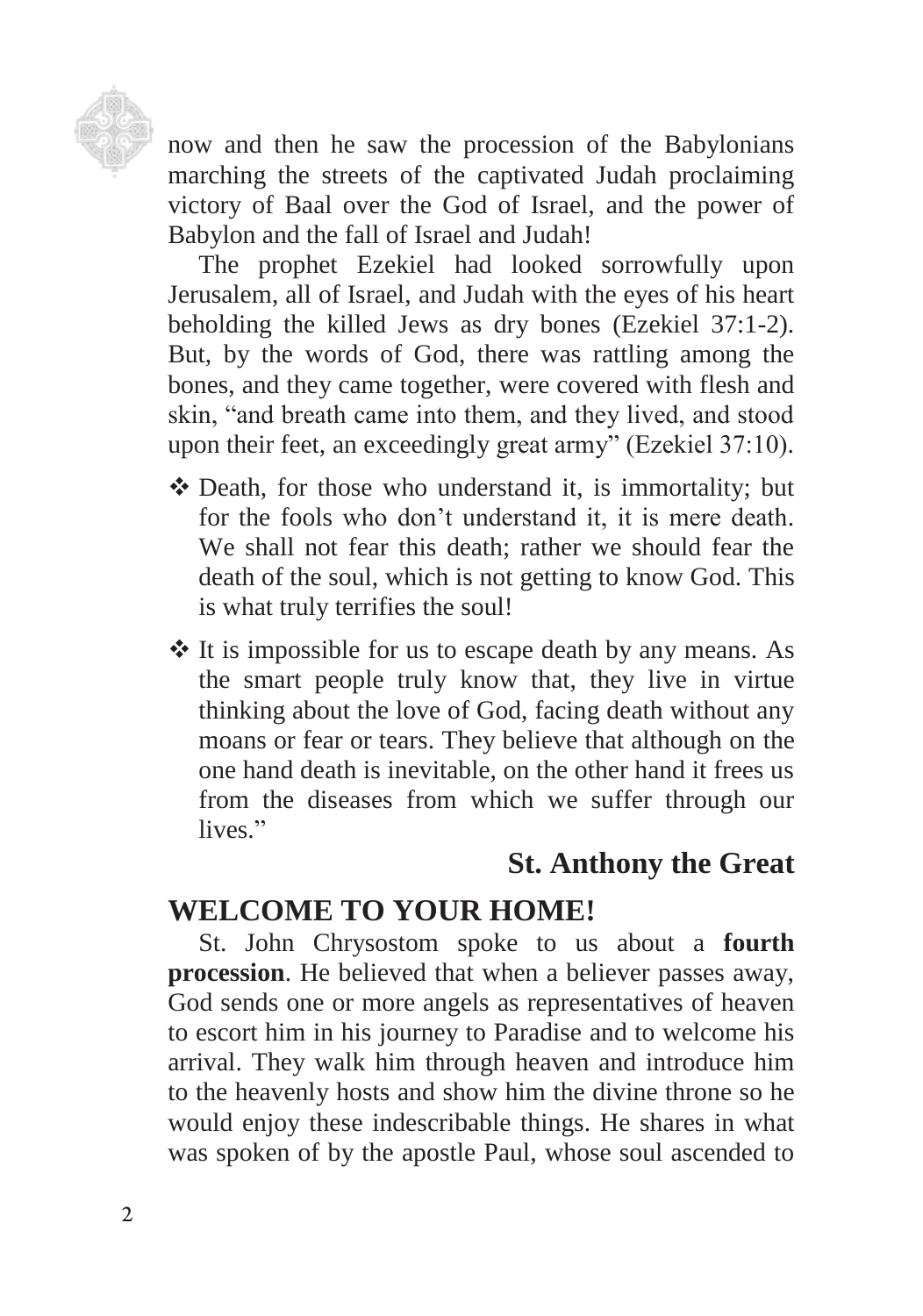

the third heaven, seeing what the "eye has not seen, nor ear heard, nor have entered into the heart of man, the things which God has prepared for those who love Him" (1 Corinthians 2:9).

Truly, not only the heavenly hosts, but also the entire victorious Church rejoices over and over again over the arrival of those who have fulfilled their struggle, in order to join them in waiting for God"s great day.

One of the ladies of Alexandria, who is very simple, prays all the daily prayers and loves going to church. She used to attend all the daily masses (liturgies) prayed by Pope Kyrillos the Sixth when he was in Alexandria. After his passing, he used to appear to her once a month supporting and consoling her. One day she knelt before God and asked Him to reveal to her what has happened to the Pope when his soul separated from his body. The deceased Pope appeared to her and told her: "When I left the body, I joyfully set forth to Paradise, and there I found groups of popes, bishops, and saints coming to welcome me. They accompanied me applauding cheerfully till I went with them!"

My beloved, every time I participate in praying for any of the deceased, I behold these four processions that fill my heart with desire to enjoy the gift of death. My soul cries within me: "My sojourn dwelled too long."

Along with the **family's procession** I feel for everyone"s tears and moaning heart! Along with the **heavenly procession** I await the moment when my soul would set forth so that the heavenly hosts would rejoice its arrival and rest for I have found salvation and am enjoying the eternal glory.

With Ezekiel I see the great army; the divine grace that makes my dry bones, scattered about, transformed to a great army. I feel my insides becoming "lovely as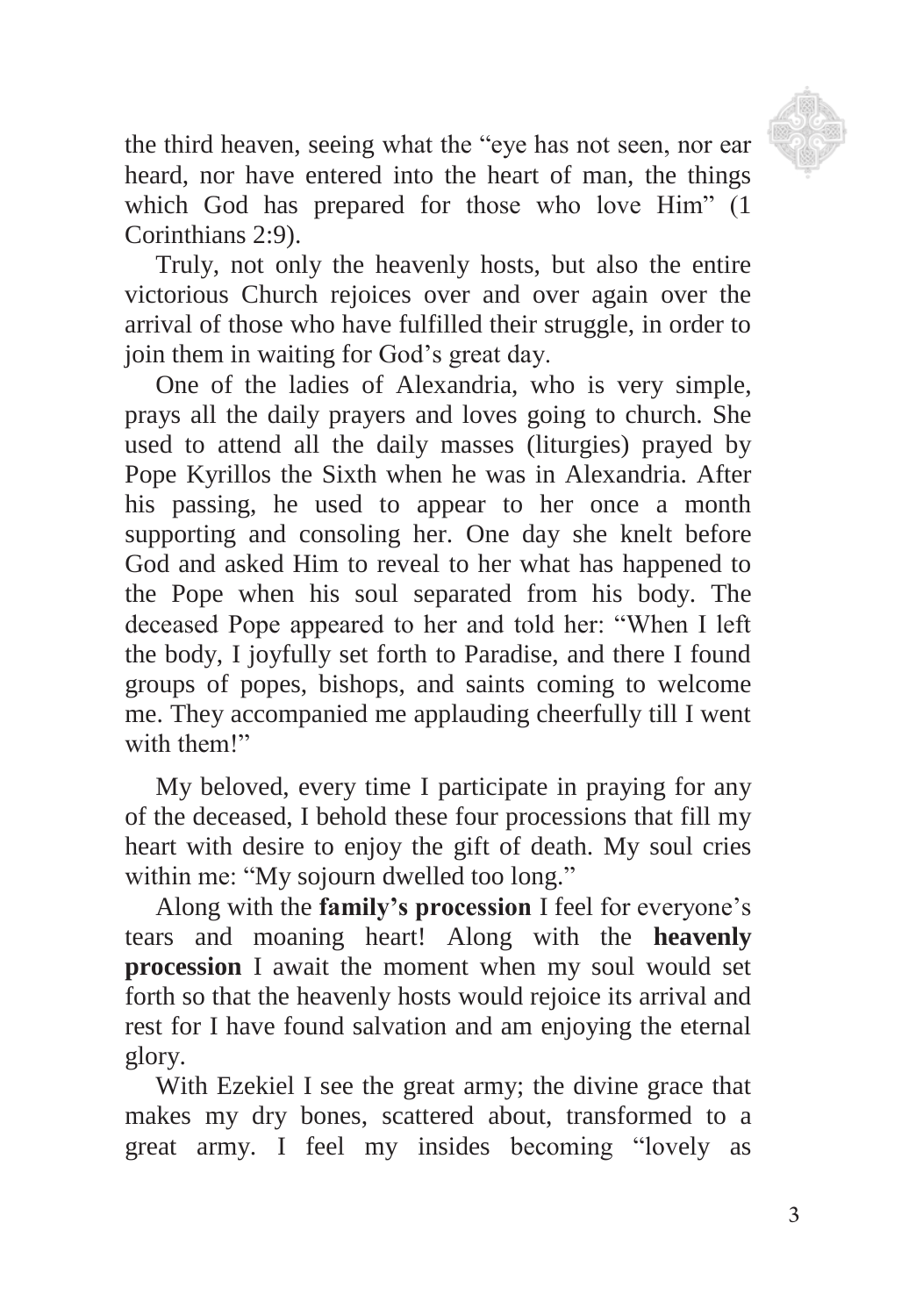

Jerusalem, awesome as an army with banners" (Song of Songs 6:4), for the Holy Spirit grants me the raised life that is victorious over the kingdom of darkness and even over death itself. I rejoice crying: "O Death, where is your sting? O Hades, where is your victory?" (1 Corinthians 15:55). With the spirit of resurrection I shall fear no sin, nor time with all its events, nor Satan with all his hoaxes, nor death with all its might; rather, I shall sing with the prophet: "Let the weak say, "I am strong" (Joel 3:10).

As for **the procession of the guiding angel**, who rejoices my departure, along with all my fathers and brothers who preceded me, I find myself moaning: "When will I meet them and enjoy realizing their deep love for my weakness?! Indeed, heaven and paradise with all their residents and with all the saints do love me!"

## **ACCEPT THE TEARS OF MY HEART**

 My Lord, my tears are falling heavily within me… the tears of grief.

How could my brother moan without my heart moaning with him? "Who is weak, and I am not weak?" (2 Corinthians 11:29).

Accept my love offering for my brethrens, for You are the ultimate Love!

• Open my eyes so I could see the soul of the departed in the heavenly procession; so I would rejoice with the rejoicing of the heavenly hosts for mankind.

With every glory acquired by a soul, every heavenly beung counts himself glorified!

Indeed, I shall join these hosts in their joy.

Grant me to join them in their wondrous love to mankind.

 My Lord, may Your Holy Spirit dwell in my heart for it is a place filled with scattered, dry bones.

I believe that You would grant them life and would raise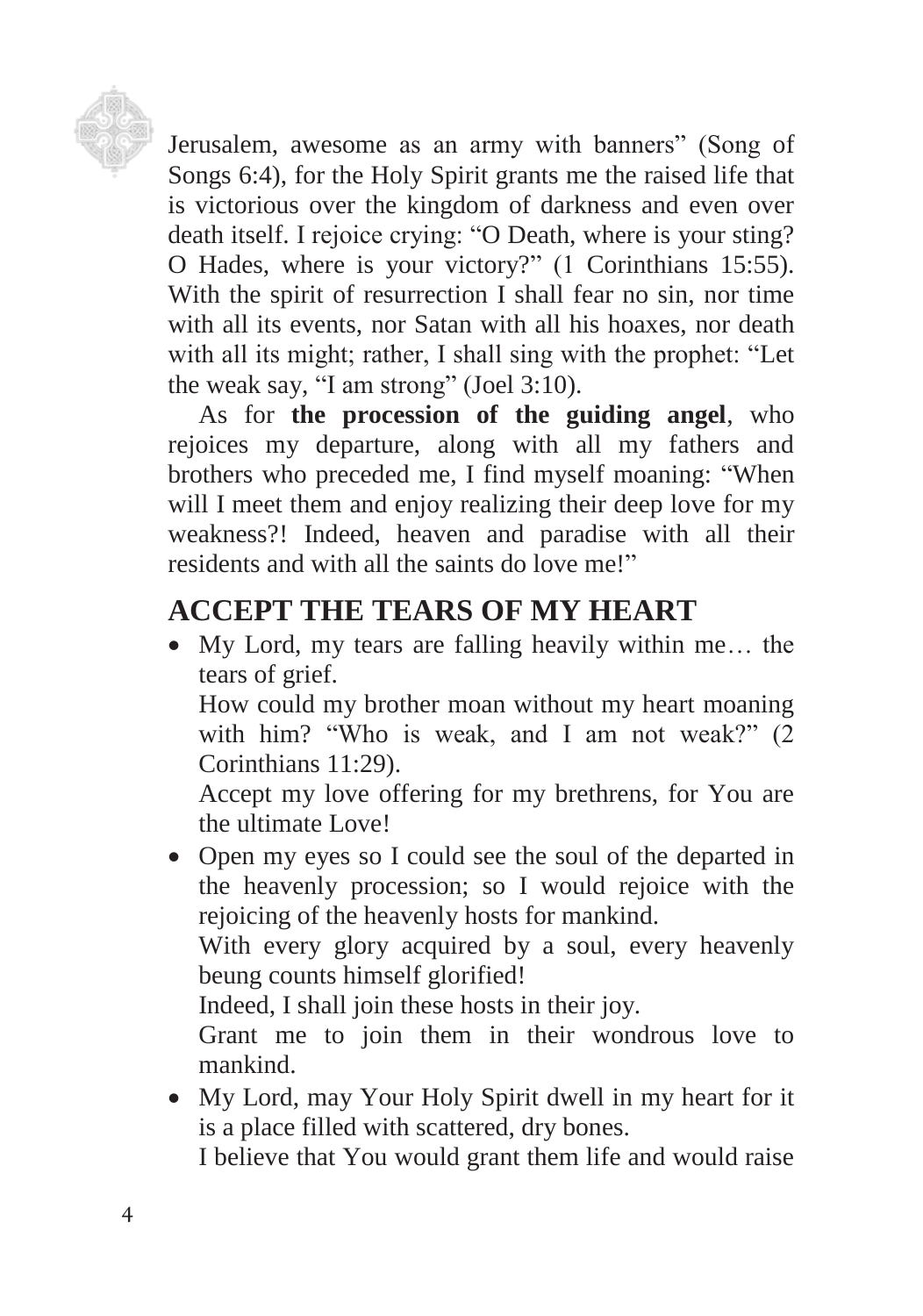

them into an exceedingly great army.

Cry within me: "Oh my people, I will open your graves and cause you to come up out of your graves" (Ezekiel 37:12).

Call unto my gifts, my emotions, my senses, my thoughts and my energies for they have died and reek. They became dry bones!

But You are the resurrection; and it is Your joy to raise from the dry bones a great army.

- Master, who am I for You to assign an angel to come down to earth to carry my soul and guide it through its journey to Paradise, showing me the marital house that Your divine hands have prepared for me, welcoming my soul saying: Welcome to your home!
- You are wondrous, O Resurrection! You have transformed death into sweetness to my soul; through it I behold heaven and earth rejoicing Your work. Yours is the glory, O Lover of mankind!
- **My Lord, You have created us directed towards You, for that matter our heart will not find rest but in You.**

#### **St. Augustine**

#### **DEATH BY A KISS**

At the end of the Book of Deuteronomy it was said that during the passing away of the prophet Moses from this world, God asked him to climb up mount Nebo to die at its peak. Although Moses was about 120 years old at that time, he neither asked his wife (if she was still alive back then) or any of his children or relatives to climb up with him so that they may take care of his funeral and to bury his body. He didn"t even ask his nephew, the high priest at that time, to join him to have a funeral ceremony, nor did he bother to prepare a tomb for his body. Rather, he climbed up carried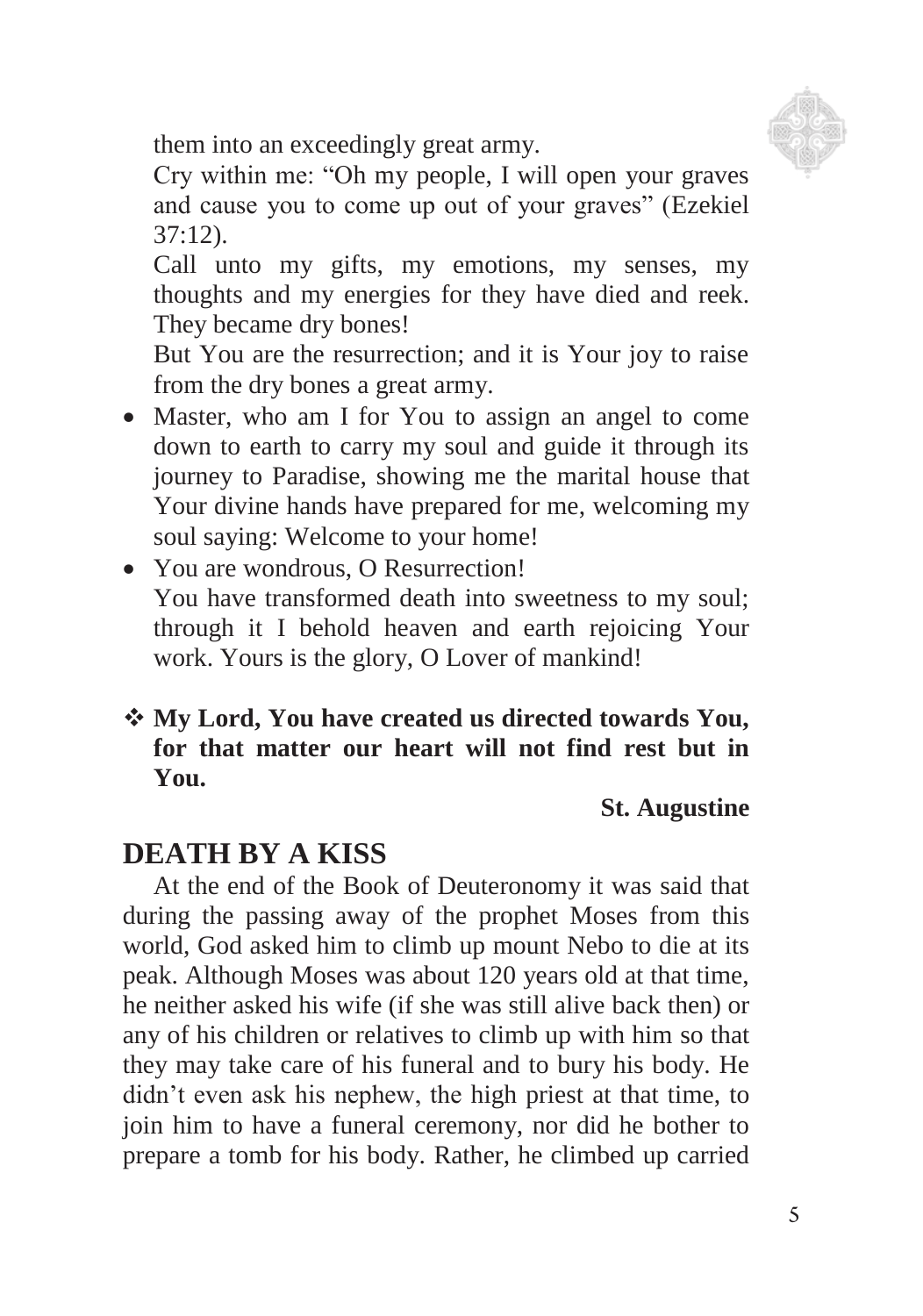

by the spirit of joy, for in a few minutes he would behold the Promised Land, Canaan; then cross over to what is even greater, the Granter of Canaan Himself!

It was a unique funeral that was attended only by God and His angels; and it was a wondrous burial, for it was written, "And He buried him in a valley in the land of Moab, opposite Beth Peor; but no one knows his grave to this day" (Deuteronomy 34:6). God Himself had buried him... maybe by His angels, who gave him a funeral ceremony. God took care of Moses" body, for the death of the saints is precious to Him: "Precious in the sight of the Lord is the death of His saints" (Psalms 116:15). He didn't bury him with his fathers, rather in the land of Moab - in a place not known to any man. God cares even for our bodies, but we shall not be preoccupied with the place of our burial. Indeed, the Jews call Moses' death "The death by a kiss," for God embraced him and took his soul and set off with it! Indeed, "Let me die the death of the righteous, and let my end be like his!" (Numbers 23:10). O Lord, when will You embrace me and take my soul with You to rest in Your bosom?

#### **THE BRIDAL GOWN**

When Caesarius, a successful doctor who was perceived as successful by the men of state and in the imperial palace, died, his younger brother, St. Gregory, awaited his mother's reaction. He noticed that she entered her room and put on festive clothing – all the while bearing a smile on her face. Her joy was due to the fact that her son had gone to heaven – this fact overcame any bitter feeling of the separation! St. Gregory did not wonder about his mother"s behavior, for he has always known her to be a witness to the heavenly life. She changed her husband"s heart and carried him with the Holy Spirit of God as to heaven to behold his soul"s eternal Groom!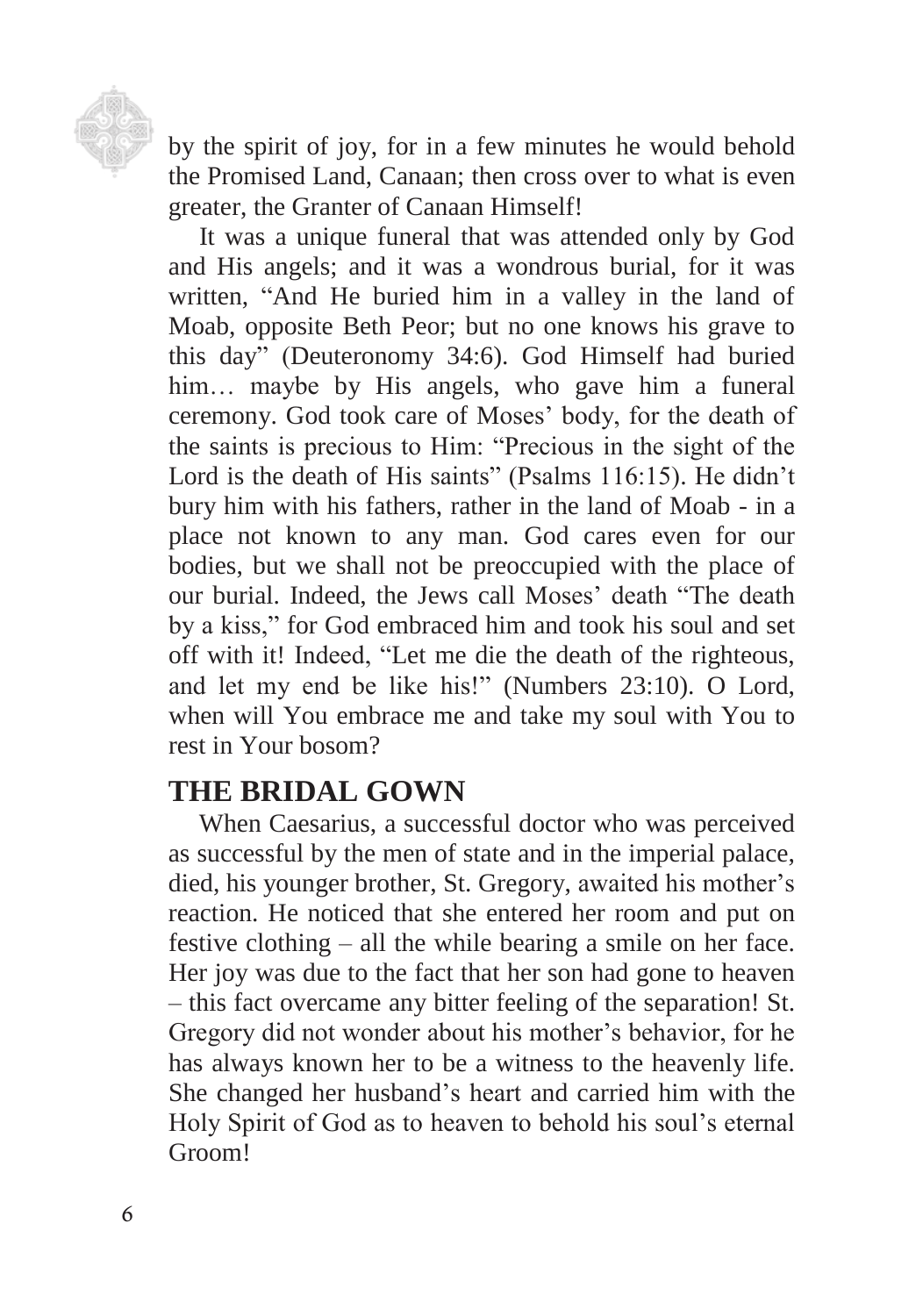

In her last days, Mrs. Fawzeya, Dr. Onsy Sorial"s wife, told me in one of my visits with her: "I would like to tell you my will." She then called her husband and said to him, "Look Onsy, when I die, please don"t tell any of your family, or mine. I would like the funeral to be in the church cemetery and to be attended only by the priest, you, our children and a deacon and no one else. Also, I would like you to wear your wedding suite that you wore on our wedding day." Tears began to fall from her husband"s eyes, but she was very surprised and said to me: "It's my wedding, my day of joy to meet my soul"s Groom; and look, my husband weeps!"

When the governor sentenced him to death by cutting off his head, St. Besada, the Bishop, went to put on the white alter gown. A deacon met him and asked him why he was wearing these clothes outside the church. He answered, "My son, I am going to my wedding party, and I have lived so many years yearning for this meeting."

When Ariana, the governor of Ansena, entered the city of Oseem, Abifam stood up to pray wearing his finest clothes and put on a golden girdle. He then rode a horse and said: "This is my true wedding day… This is the day of my joy and happiness for I will meet my King and Lord, Jesus Christ." As he testified for Christ, governor Ariana ordered that he be tied behind the horse and be dragged through the town. When his mother, Susana, held him she started crying, but he told her, "Don"t cry mother, and don"t grieve; you should rather rejoice - for this is my wedding day to become a friend of the Heavenly Groom, and to share His glory and kingdom. This is the hour, in which there will be purifying of the faith from the corruption of doubt. This is the hour, in which our bodies will be presented as an acceptable offering before God."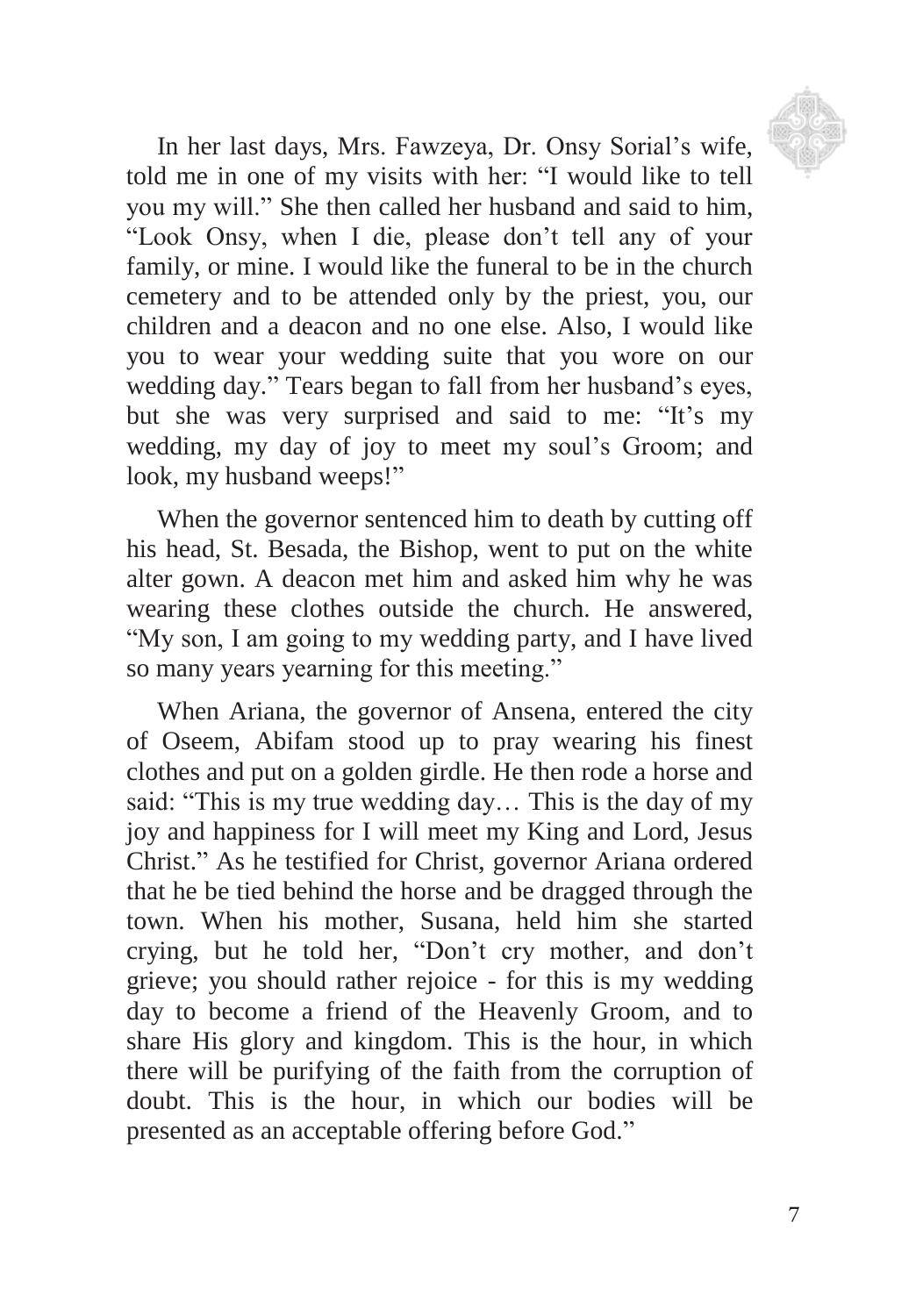

 After Christ has come and died for the life of the whole world, death is no longer called death, rather sleep and rest.

#### **St. John Chrysostom**

 He, who loves the earthly things and its lusts, would not think about being with Christ after his death. He cannot say: "A stranger I am on earth," for he cares for what is on earth. But he, who says: "Don"t hide your commandments from me," is a saint. For that, the prophet asks God to reveal to him the greatness of his commandments for the heavenly life.

#### **Origen**

 Surely, he who is not born from water and Spirit would fear death until he is delivered to the fires of Hades.

Afraid of death is he, who did not experience Christ"s cross and His suffering.

Afraid of death is he, who awaits another death after death.

Afraid of death is he, who awaits the eternal fires and the infinite punishment.

Afraid of death is he, who finds it beneficial to delay his death in order to delay his moans and sighs.

#### **St. Cyprian, the Martyr**

## **WHEN WILL I CROSS OVER TO SEIZE YOU, MY SOUL'S FATE?!**

- You are my fate, says my soul; You are my life, my joy and my saturation. You are everything to me! When will I cross over to seize You, my soul"s fate?!
- Thank You for not making me put my hope in this world; rather, I cross over so I can behold You, live with You, and throw myself in Your bosom.
- When will the day of my departure come, the day of my wedding, my heart's joy? When will I put on Your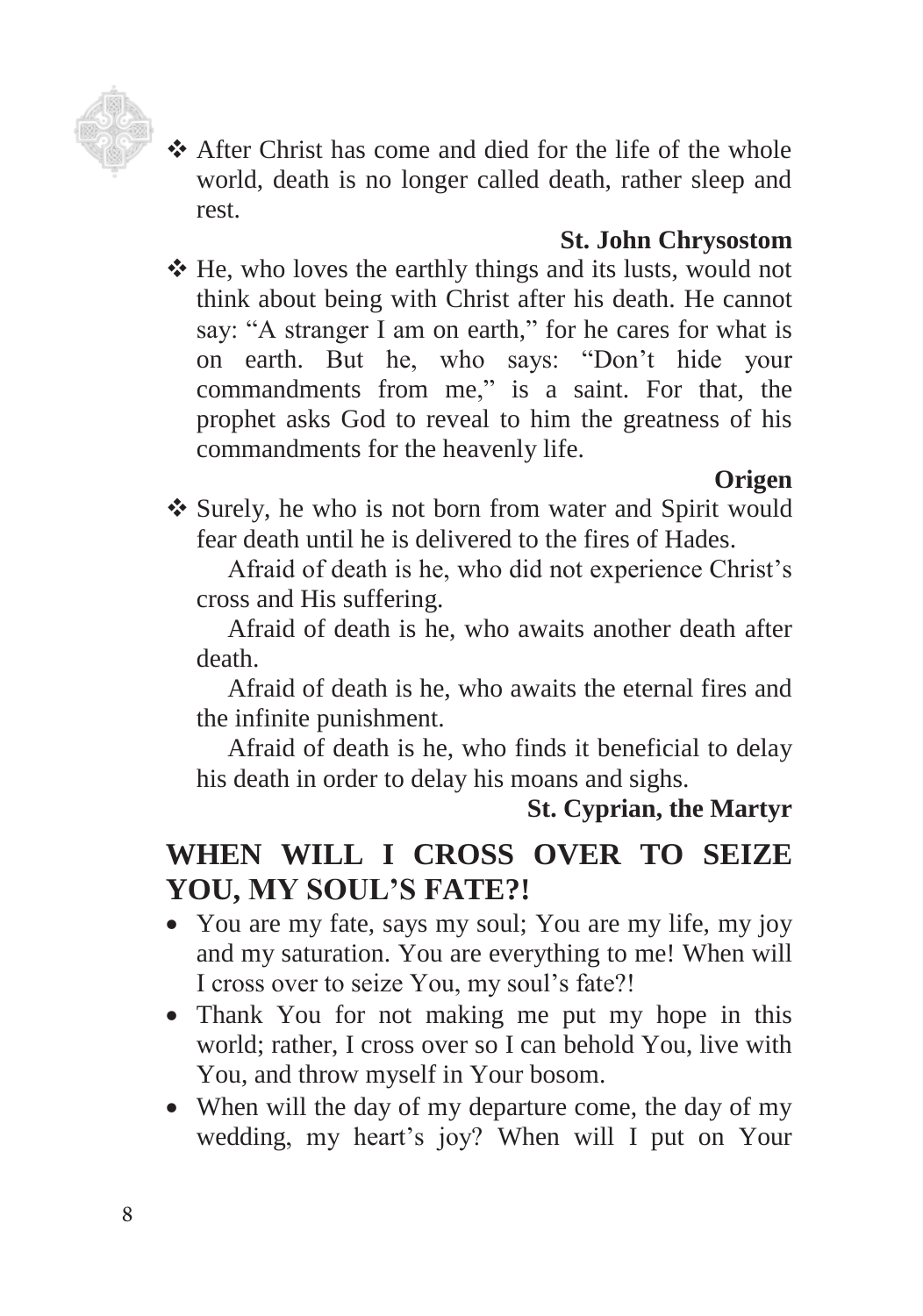

righteousness, my wedding gown? All the heavenly hosts are in wonder, for You have accepted me as a bride, and as a heavenly queen. You passed by me and saw me as an infant child, cast on the side of the road and polluted in my own blood (Ezekiel 16:6). Nobody cared; nobody would hold me unto him. You passed by me and looked upon me saying: "Your time was the time of love" (Ezekiel 16:8). You lifted me in Your arms, washed me with the water of Baptism, anointed me with the Myron oil of the Holy Spirit and dressed me with Your righteousness, the wedding gown. You gave me Your Body and Blood and poured Your beauty unto me till I became beautiful in Your eyes and fit to become a queen.

• Indeed, I long to cross over to my wedding day, so I may put my hand in Yours and lead my ultimate bridal heavenly procession; so You would carry me to the midst of the heavenly fractions and into Your thrown that I would sit on Your right hand. Your love is so wondrous that You have made a queen out of me! Hurry and carry my soul to You, O true King.

## **WHAT DOES THE BIBLE SAY ABOUT DEATH?**

"Let me die the death of the righteous, and let my end be like his!" [Numbers 23:10].

"Yea, though I walk through the valley of the shadow of death, I will fear no evil; for You are with me" [Psalms 23:4].

"But the souls of the righteous are in the hand of God, and there shall no torment touch them" (Wisdom of Solomon 3:1).

"Most assuredly, I say to you, if anyone keeps My word he shall never see death" (John 8:51).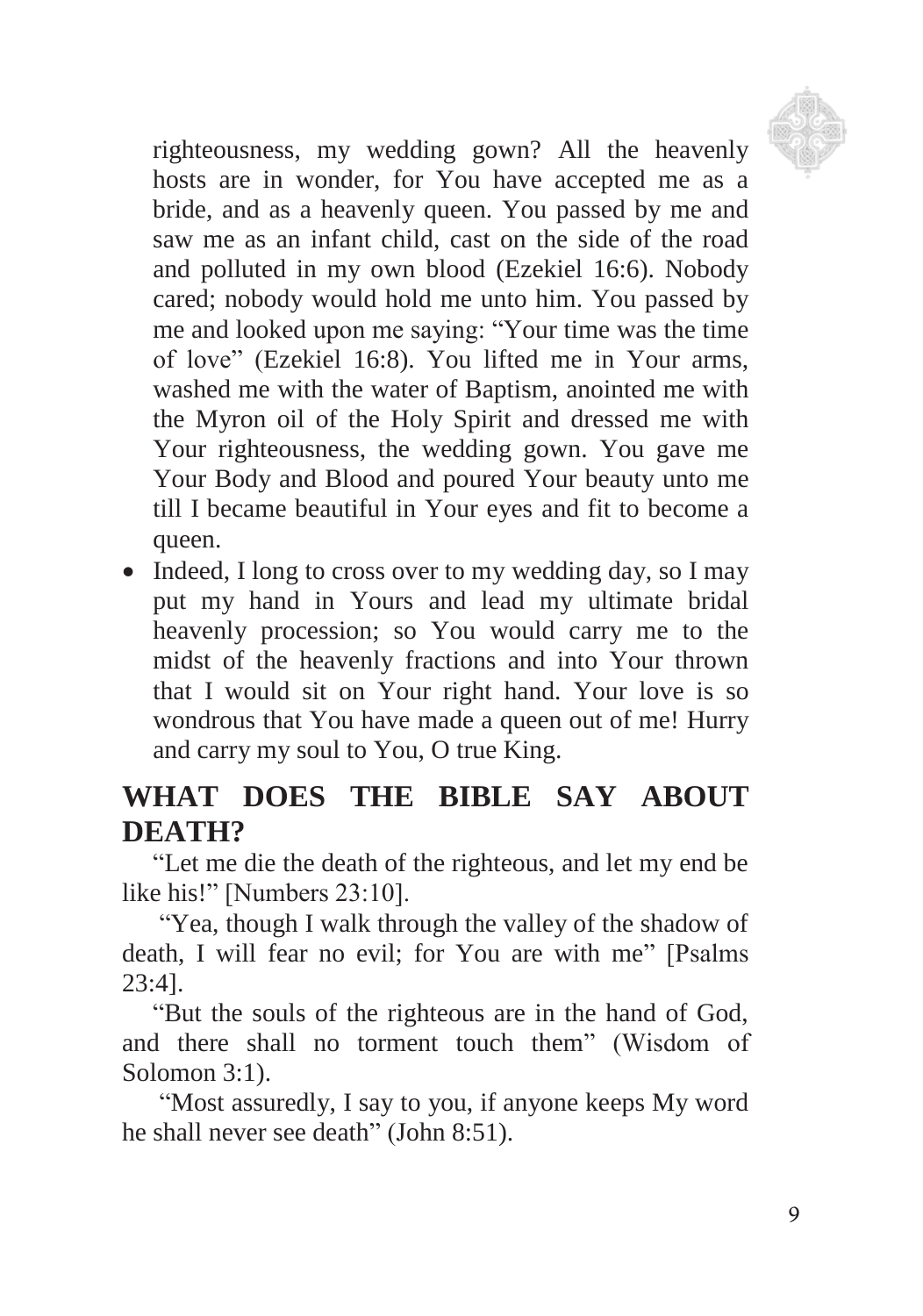

You, that he may dwell in Your courts" (Psalms 65:4). "Blessed is the man You choose, and cause to approach

"I am the Resurrection and the Life. He who believes in Me, though he may die, he shall live. And whoever lives and believes in Me shall never die" (John 11:25, 26).

"O Death, where is your sting? O Hades, where is your victory?" (1<sup>st</sup> Corinthians 15:55).

Then I heard a voice from heaven saying to me, "Write: "Blessed *are* the dead who die in the Lord from now on."" "Yes," says the Spirit, "that they may rest from their labors, and their works follow them" (Revelation 14:13).

#### **CONTENTS**

- ❖ Mourning and Yet Rejoicing
- A Great Army
- ❖ Welcome to Your Home!
- Accept the Tears of My Heart
- Death by a Kiss
- The Bridal Gown
- \* When will I cross over to seize You, my soul's fate?!
- What does the Holy Bible say about Death?